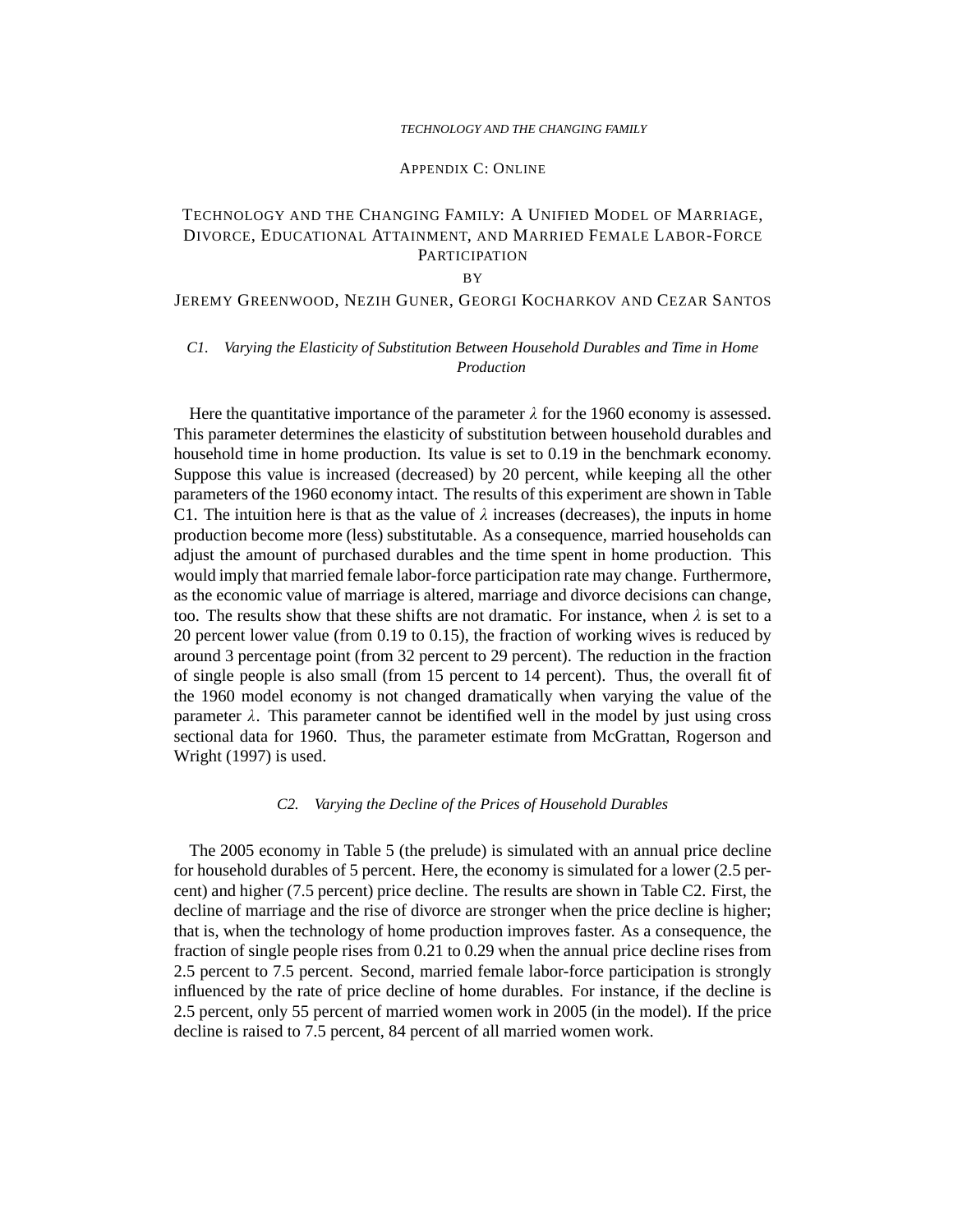#### *AMERICAN ECONOMIC JOURNAL*

#### *C3. Education Costs are Set to 1960 Level*

The education cost parameters are kept at their 1960 level in this modified version of the 2005 prelude–Table 5. The results are shown in Table C3. If the cost of education is not modified, the model does not generate a large increase in the education rates of women. The fraction of educated women moves up very slightly from 0.07 to 0.10. The fraction of educated men rises from 0.13 to 0.20, but this is less than the increase observed in the data.

#### *C4. No Technological Progress in the Home – General Equilibrium Effects*

The structure employed in the analysis assumes that production is linear in male and female work effort. Consider relaxing this, somewhat. In particular, imagine an aggregate production function of the form

# $\mathbf{o} = \mathbf{z} \mathbf{k}^{\kappa} \mathbf{h}^{1-\kappa},$

where  $\bf{o}$  is aggregate output,  $\bf{z}$  is total factor productivity,  $\bf{k}$  is the capital stock,  $\bf{h}$  is the total stock of labor measured in efficiency units, and **z** is total factor productivity. Let  $\mathbf{k} = 1$  and set  $\kappa = 1/3$ . The problem with using this production function is the introduction of capital. In particular, are people able to buy or trade capital? To keep things simple, this needs to be ruled out. Suppose that there is a government in the economy. It owns this capital stock. It rents it out at the rental rate *r*. The proceeds from this rental income are used to finance government spending, *g*. This government spending could be entered into the utility function in a separable way. This assumption implies that there is no need to think about capital income. Workers will only earn their wages, as they did before. The wage rate for a unit of raw unskilled labor,  $w_0$ , is given by unskilled labors' marginal product

$$
w_0=(1-\kappa)\mathbf{z}\mathbf{h}^{-\kappa}.
$$

Note that **h** is simply the sum of labor across all individuals, where each type of labor is weighted by their 2005 efficiency level in production; i.e., a college-educated woman of ability level *a* is weighted by  $\phi_{2005}(w_{1,2005}/w_{0,2005})a$ . Total factor productivity, **z**, is picked so that the model matches the unskilled wage rate for 2005. This implies that  $z = 1.61$ .

The results are shown in Table C4. Somewhat surprisingly, married female labor-force participation drops even further. Why? It is true that the general level of wages does rise when married female labor-force participation drops. But when there is no technological progress in the household sector, female labor is greatly valued at home. The rise in the general level of wages makes households better off, ceteris paribus, because men now earn more. The positive income effect associated with the increase in husbands' incomes induces more wives to stay at home.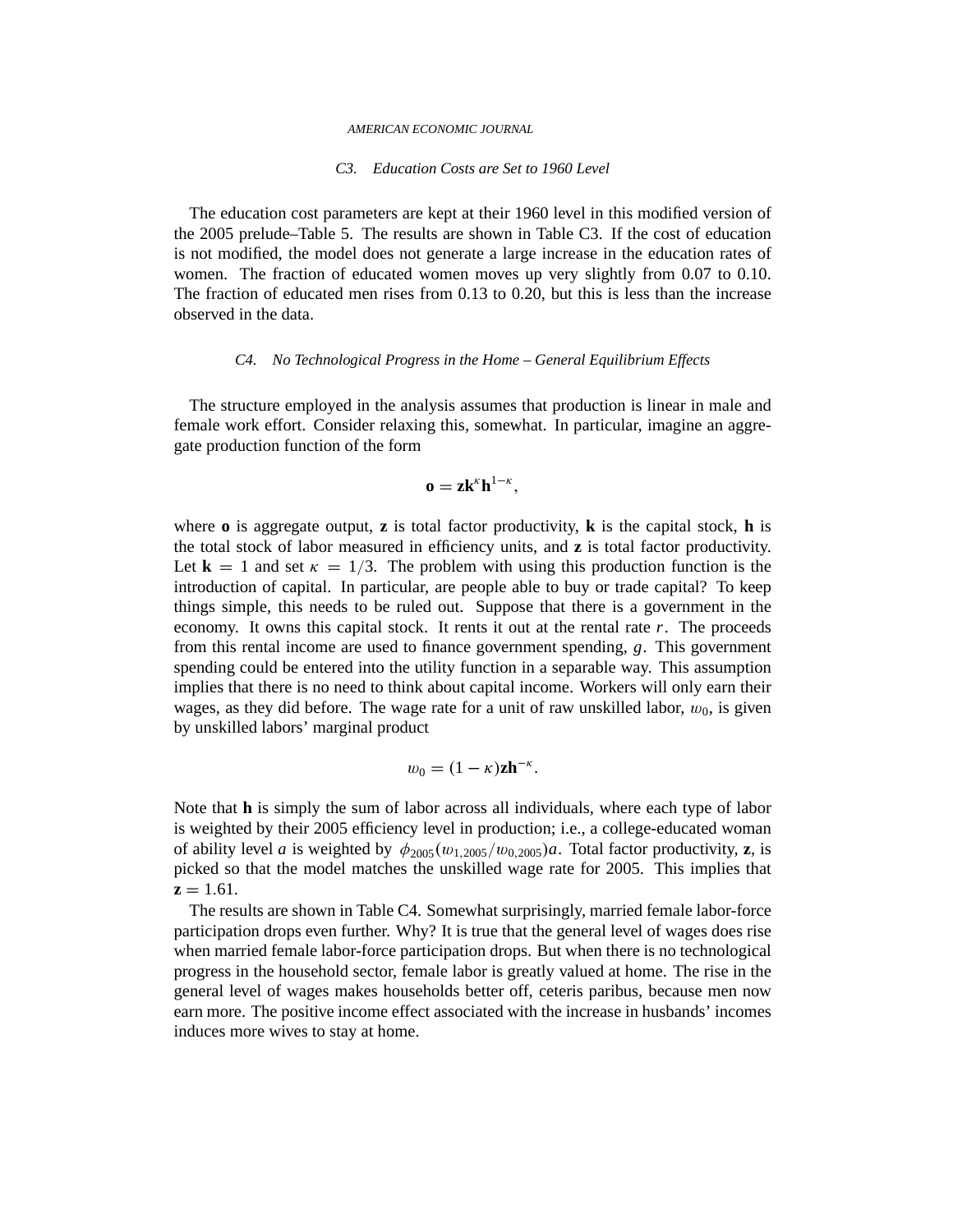#### *C5. No Change in the Gender Wage Gap*

Take the 2005 economy adjusted to match the observed marital sorting level in 2005. Then, shut down the decline in the gender wage gap; i.e., set  $\phi_{2005} = \phi_{1960}$ . The results for this counterfactual are shown in Table C5. First, there is a sizable change in the education rates for women relative to the 2005 benchmark economy. The fraction of educated women increases by more than 16 percentage points (from 0.33 to 0.50). The larger gender wage gap leads to a negative income effect for single women. This increases the relative value of marriage for these women. Getting into a marriage is easier if the woman is educated; therefore, the rate of education rises. Second, assortative mating declines somewhat. The correlation between educational types drops from 0.53 in the benchmark equilibrium to 0.41. Perhaps a single woman can no longer choose to be as picky about her mate. Third, there is a drop in married female labor-force participation from 0.75 to 0.61. So, the majority of the rise in married female labor-force participation between 1960 and 2005 (in the model) can be attributed to technological progress in the home; recall that when technological advance in the home is shut down, married female labor-force participation drops from 0.75 to 0.26.

Taking stock of the results from the comparative statics exercises suggests that technological progress in the household sector plays an important role in stimulating labor-force participation by married women. The narrowing of the gender wage gap plays a significant, but secondary, role here.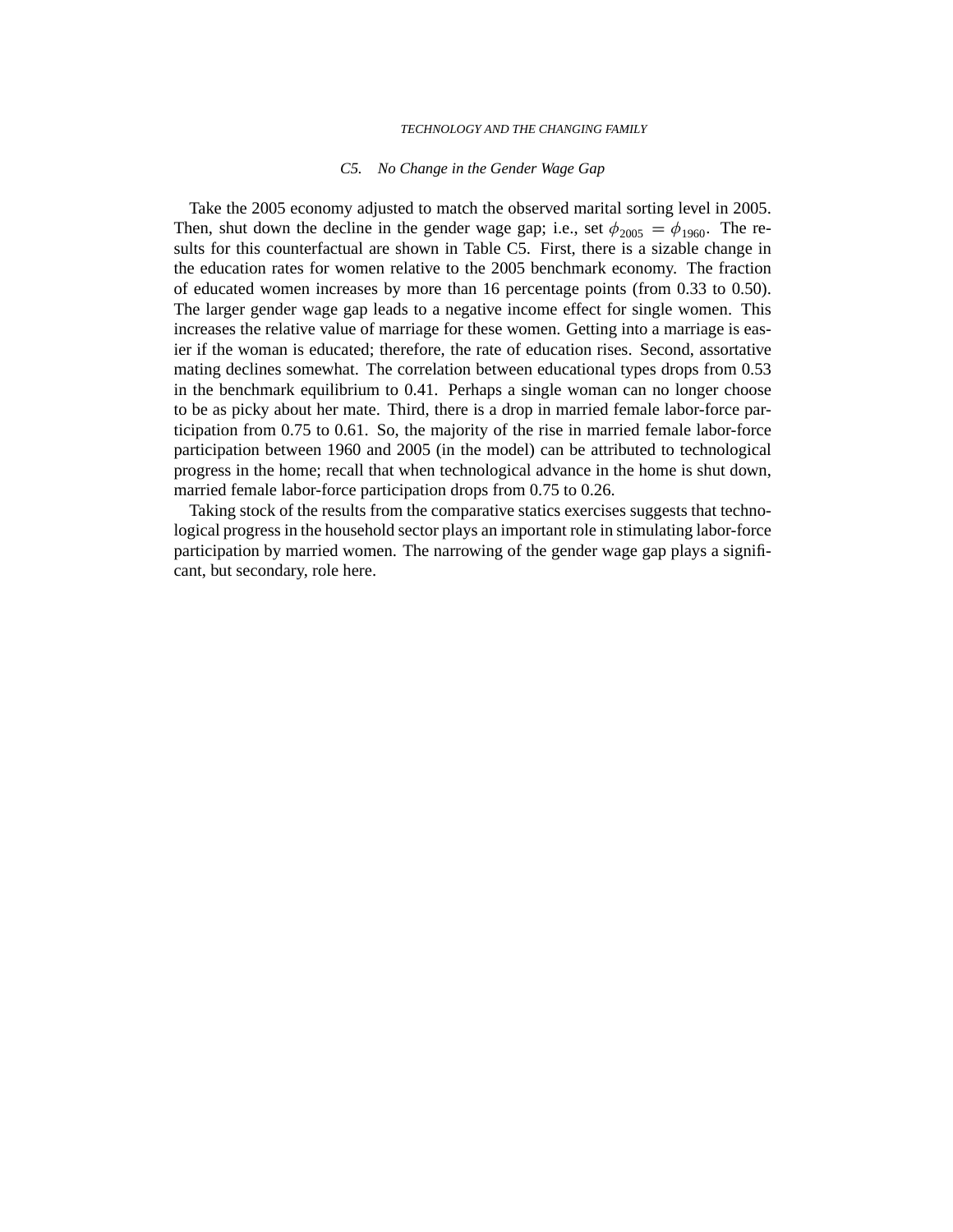|                    | 1960             |       |                          |       |                  |       |  |
|--------------------|------------------|-------|--------------------------|-------|------------------|-------|--|
|                    | $\lambda = 0.15$ |       | $\lambda = 0.19$ (Bench) |       | $\lambda = 0.23$ |       |  |
| Education          | Fem              | Males | Fem                      | Males | Fem              | Males |  |
|                    | 0.075            | 0.130 | 0.074                    | 0.129 | 0.075            | 0.127 |  |
| Marriage           |                  |       |                          |       |                  |       |  |
| Fraction           | Sing             | Marr  | Sing                     | Marr  | Sing             | Marr  |  |
|                    | 0.144            | 0.856 | 0.151                    | 0.849 | 0.158            | 0.842 |  |
| Rates              | $<$ Coll         | Coll  | $<$ Coll                 | Coll  | $<$ Coll         | Coll  |  |
| -Marriage          | 0.890            | 0.885 | 0.888                    | 0.882 | 0.885            | 0.876 |  |
| -Divorce           | 0.037            | 0.038 | 0.044                    | 0.040 | 0.049            | 0.044 |  |
| Sorting            | Wife             |       |                          | Wife  | Wife             |       |  |
| Husband            | $<$ Coll         | Coll  | $<$ Coll                 | Coll  | $<$ Coll         | Coll  |  |
| $<$ Coll           | 0.840            | 0.030 | 0.843                    | 0.028 | 0.846            | 0.026 |  |
| Coll               | 0.086            | 0.044 | 0.085                    | 0.045 | 0.081            | 0.047 |  |
| Corr, educ         | 0.389            |       | 0.403                    |       | 0.434            |       |  |
| Work, Marr Fem     |                  |       |                          |       |                  |       |  |
| Husband            | Wife             |       | Wife                     |       | Wife             |       |  |
|                    | $<$ Coll         | Coll  | $<$ Coll                 | Coll  | $<$ Coll         | Coll  |  |
| $<$ Coll           | 0.283            | 0.611 | 0.318                    | 0.586 | 0.351            | 0.576 |  |
| Coll               | 0.222            | 0.312 | 0.207                    | 0.294 | 0.209            | 0.280 |  |
| Participation, all | 0.289            |       | 0.315                    |       | 0.342            |       |  |
| Income, frac       | 0.111            |       | 0.122                    |       | 0.133            |       |  |
| <i>Inequality</i>  |                  |       |                          |       |                  |       |  |
| Gini               | 0.311            |       | 0.307                    |       | 0.305            |       |  |
| Ratio 90/10        | 4.556            |       | 4.536                    |       | 4.366            |       |  |
| Ratio 50/10        | 2.219            |       |                          | 2.043 | 2.222            |       |  |
| Income, Sf/M       | 0.405            |       | 0.393                    |       | 0.384            |       |  |
| Income, Marr       |                  |       |                          |       |                  |       |  |
| Husband            | Wife             |       |                          | Wife  | Wife             |       |  |
|                    | $<$ Coll         | Coll  | $<$ Coll                 | Coll  | $<$ Coll         | Coll  |  |
| $<$ Coll           | 0.941            | 0.687 | 0.943                    | 0.700 | 0.945            | 0.710 |  |
| Coll               | 1.414            | 1.530 | 1.400                    | 1.501 | 1.391            | 1.486 |  |
| Skill Premium      | 1.557            |       | 1.565                    |       | 1.573            |       |  |
| Gender Gap         | 0.427            |       | 0.419                    |       | 0.414            |       |  |

TABLE C1—VARYING THE ELASTICITY OF SUBSTITUTION BETWEEN DURABLES AND TIME IN HOME PRODUC-TION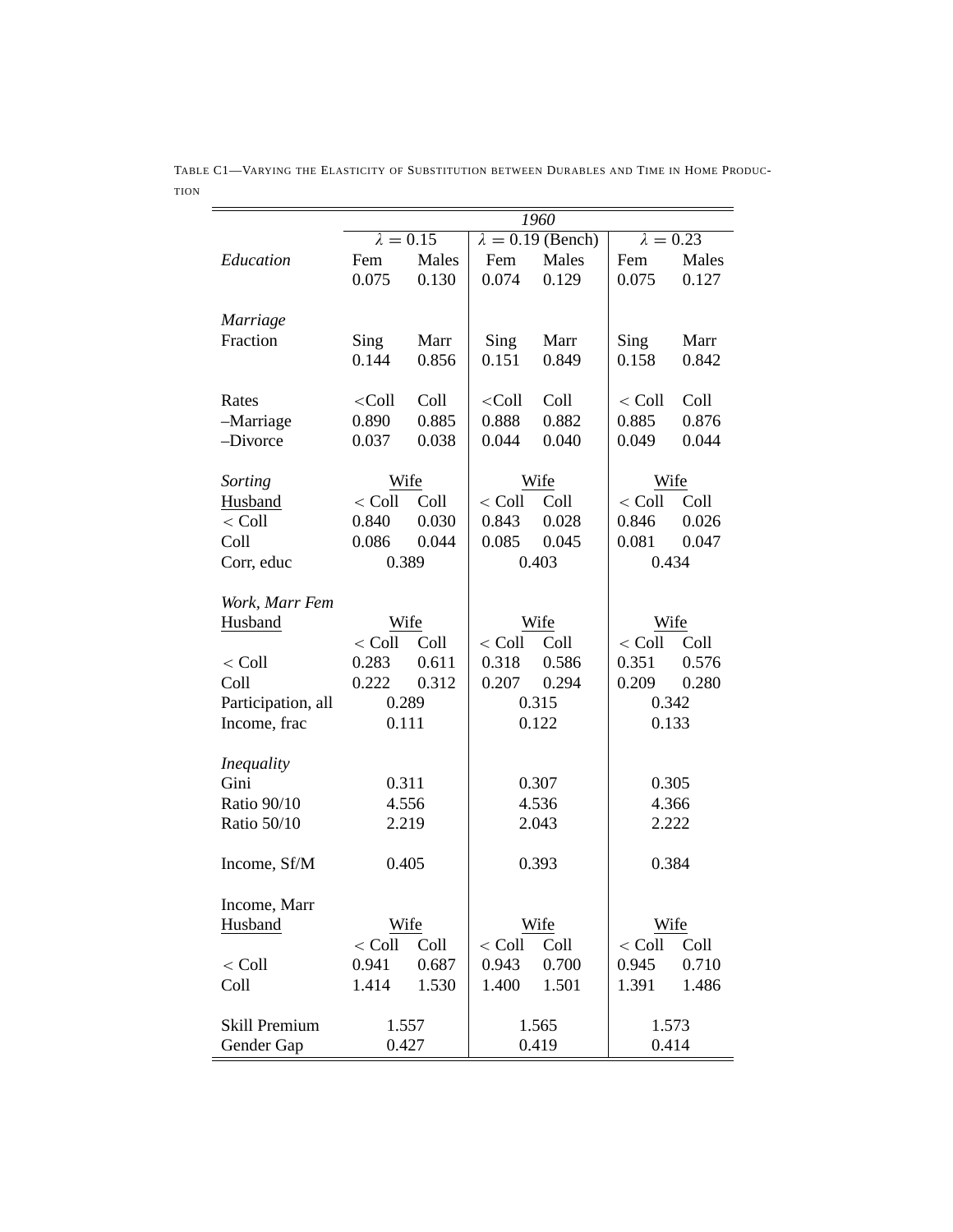|                    | 2005          |               |               |                           |               |               |  |
|--------------------|---------------|---------------|---------------|---------------------------|---------------|---------------|--|
|                    | $y = 0.025$   |               |               | $\gamma = 0.05$ (Prelude) | $y = 0.075$   |               |  |
| Education          | Fem           | Males         | Fem           | Males                     | Fem           | Males         |  |
|                    | 0.326         | 0.323         | 0.331         | 0.318                     | 0.342         | 0.307         |  |
| <b>Marriage</b>    |               |               |               |                           |               |               |  |
| Fraction           | Sing<br>0.210 | Marr<br>0.790 | Sing<br>0.239 | Marr<br>0.761             | Sing<br>0.287 | Marr<br>0.713 |  |
| Rates              | $<$ Coll      | Coll          | $<$ Coll      | Coll                      | $<$ Coll      | Coll          |  |
| -Marriage          | 0.844         | 0.848         | 0.828         | 0.830                     | 0.795         | 0.803         |  |
| -Divorce           | 0.075         | 0.044         | 0.093         | 0.060                     | 0.120         | 0.078         |  |
| Sorting            | Wife          |               |               | Wife                      | Wife          |               |  |
| Husband            | $<$ Coll      | Coll          | $<$ Coll      | Coll                      | $<$ Coll      | Coll          |  |
| $<$ Coll           | 0.638         | 0.026         | 0.644         | 0.024                     | 0.638         | 0.032         |  |
| Coll               | 0.032         | 0.304         | 0.024         | 0.308                     | 0.017         | 0.313         |  |
| Corr, educ         | 0.868         |               | 0.892         |                           | 0.891         |               |  |
| Work, Marr Fem     |               |               |               |                           |               |               |  |
| Husband            | Wife          |               | Wife          |                           | Wife          |               |  |
|                    | $<$ Coll      | Coll          | $<$ Coll      | Coll                      | $<$ Coll      | Coll          |  |
| $<$ Coll           | 0.597         | 0.121         | 0.745         | 0.440                     | 0.853         | 0.836         |  |
| Coll               | 0.744         | 0.481         | 0.793         | 0.671                     | 0.632         | 0.813         |  |
| Participation, all | 0.554         |               | 0.716         |                           | 0.841         |               |  |
| Income, frac       | 0.257         |               | 0.323         |                           | 0.372         |               |  |
| <i>Inequality</i>  |               |               |               |                           |               |               |  |
| Gini               |               | 0.353         |               | 0.362                     |               | 0.375         |  |
| Ratio 90/10        | 5.855         |               | 6.341         |                           | 6.785         |               |  |
| Ratio 50/10        | 2.529         |               | 2.688         |                           | 2.762         |               |  |
| Income, Sf/M       | 0.431         |               | 0.391         |                           | 0.358         |               |  |
| Income, Marr       |               |               |               |                           |               |               |  |
| Husband            | Wife          |               |               | Wife                      | Wife          |               |  |
|                    | $<$ Coll      | Coll          | $<$ Coll      | Coll                      | $<$ Coll      | Coll          |  |
| $<$ Coll $\,$      | 0.742         | 0.940         | 0.737         | 0.843                     | 0.736         | 0.722         |  |
| Coll               | 1.112         | 1.535         | 1.198         | 1.546                     | 1.164         | 1.558         |  |
| Skill Premium      | 1.987         |               |               | 2.014                     |               | 2.035         |  |
| Gender Gap         | 0.644         |               | 0.634         |                           | 0.621         |               |  |

TABLE C2—VARYING THE PRICE OF DURABLES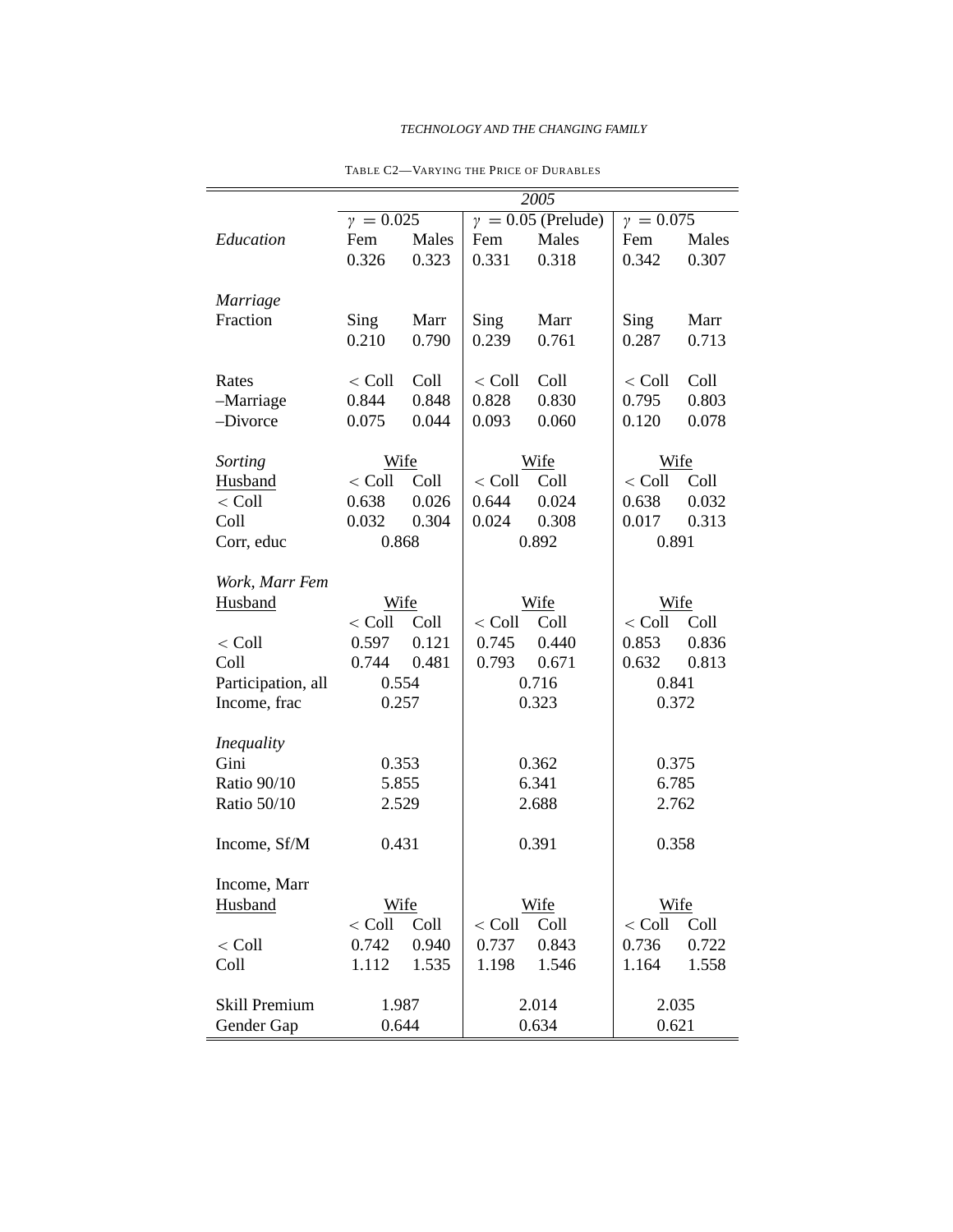## *AMERICAN ECONOMIC JOURNAL*

|                    | 1960             |       | 2005       |       |          |       |  |
|--------------------|------------------|-------|------------|-------|----------|-------|--|
|                    | <b>Benchmark</b> |       | Experiment |       | Prelude  |       |  |
| Education          | Fem              | Males | Fem        | Males | Fem      | Males |  |
|                    | 0.074            | 0.129 | 0.103      | 0.204 | 0.331    | 0.318 |  |
| Marriage           |                  |       |            |       |          |       |  |
| Fraction           | Sing             | Marr  | Sing       | Marr  | Sing     | Marr  |  |
|                    | 0.151            | 0.849 | 0.255      | 0.745 | 0.239    | 0.761 |  |
| Rates              | $<$ Coll         | Coll  | $<$ Coll   | Coll  | $<$ Coll | Coll  |  |
| -Marriage          | 0.888            | 0.882 | 0.833      | 0.801 | 0.828    | 0.830 |  |
| -Divorce           | 0.044            | 0.040 | 0.103      | 0.086 | 0.093    | 0.060 |  |
| Sorting            | Wife             |       |            | Wife  |          | Wife  |  |
| Husband            | $<$ Coll         | Coll  | $<$ Coll   | Coll  | $<$ Coll | Coll  |  |
| $<$ Coll           | 0.843            | 0.028 | 0.807      | 0.003 | 0.644    | 0.024 |  |
| Coll               | 0.085            | 0.045 | 0.081      | 0.109 | 0.024    | 0.308 |  |
| Corr, educ         | 0.403            |       | 0.707      |       | 0.892    |       |  |
| Work, Marr Fem     |                  |       |            |       |          |       |  |
| Husband            | Wife             |       |            | Wife  |          | Wife  |  |
|                    | $<$ Coll         | Coll  | $<$ Coll   | Coll  | $<$ Coll | Coll  |  |
| $<$ Coll           | 0.318            | 0.586 | 0.747      | 0.268 | 0.745    | 0.440 |  |
| Coll               | 0.207            | 0.294 | 0.542      | 0.675 | 0.793    | 0.671 |  |
| Participation, all | 0.315            |       | 0.721      |       | 0.716    |       |  |
| Income, frac       | 0.122            |       | 0.324      |       |          | 0.323 |  |
| <b>Inequality</b>  |                  |       |            |       |          |       |  |
| Gini               | 0.307            |       | 0.360      |       | 0.362    |       |  |
| <b>Ratio 90/10</b> | 4.536            |       | 6.046      |       | 6.341    |       |  |
| Ratio 50/10        | 2.220            |       | 2.729      |       | 2.688    |       |  |
| Income, Sf/M       | 0.393            |       | 0.378      |       | 0.391    |       |  |
| Income, Marr       |                  |       |            |       |          |       |  |
| Husband            | Wife             |       | Wife       |       | Wife     |       |  |
|                    | $<$ Coll         | Coll  | $<$ Coll   | Coll  | $<$ Coll | Coll  |  |
| $<$ Coll           | 0.943            | 0.700 | 0.814      | 1.107 | 0.737    | 0.843 |  |
| Coll               | 1.400            | 1.501 | 1.479      | 2.022 | 1.198    | 1.546 |  |
| Skill Premium      | 1.565            |       | 2.233      |       | 2.014    |       |  |
| Gender Gap         |                  | 0.419 |            | 0.594 |          | 0.634 |  |

TABLE C3—EDUCATION COSTS SET TO 1960 LEVEL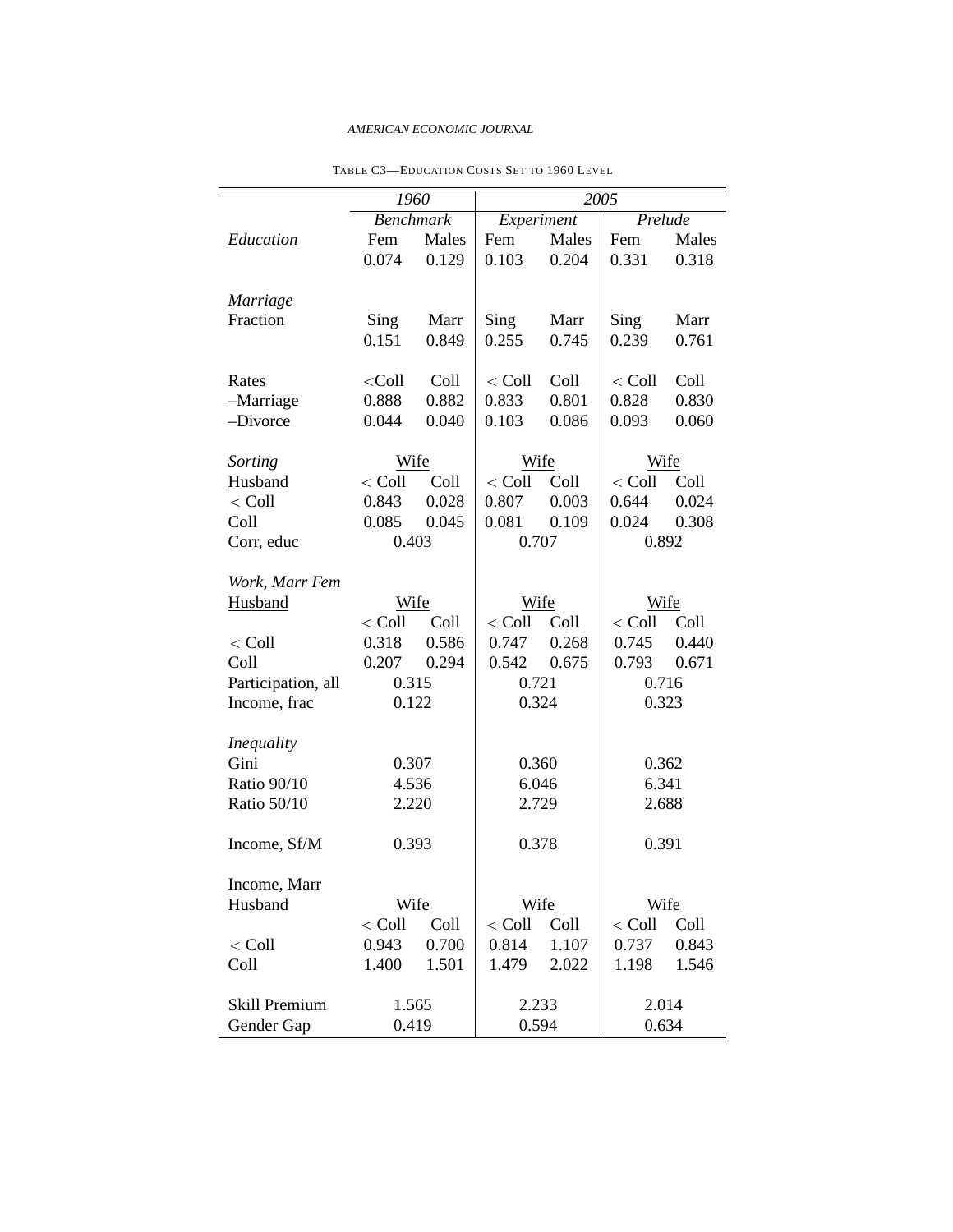TABLE C4—MARRIED FEMALE LABOR-FORCE PARTICIPATION IN GENERAL EQUILIBRIUM

|               |       | Experiment/G.E. Effects Experiment/No G.E. Effects Benchmark |       |
|---------------|-------|--------------------------------------------------------------|-------|
| Participation | 0.237 | 0.262                                                        | 0.745 |